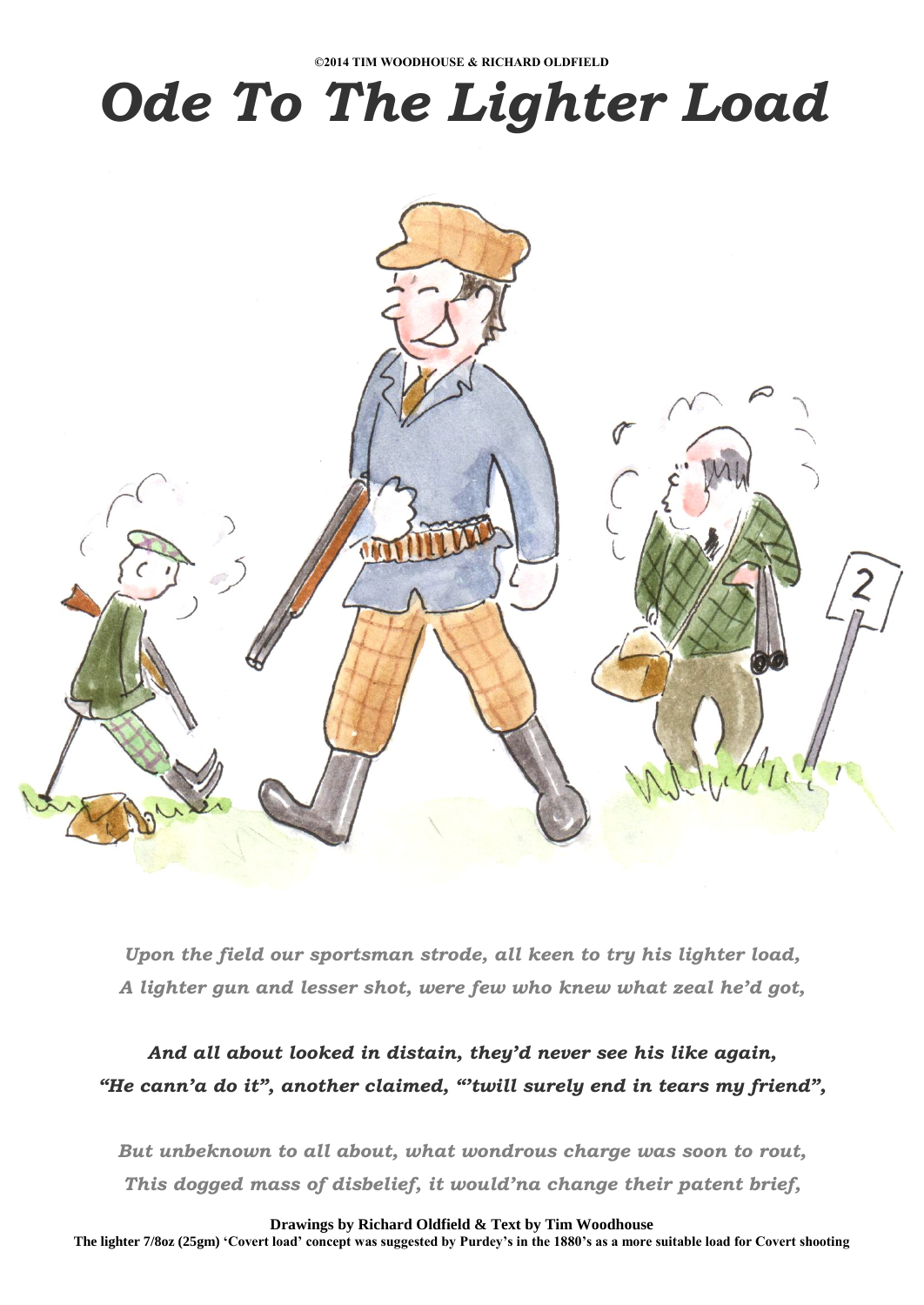#### **©2014 TIM WOODHOUSE & RICHARD OLDFIELD** *When flying swiftly tíwards the birds, as driven by the beating hordes, This shot that lay there in his bore, did manifest a brilliant score,*



### *Larger guns and much more shot, Didína bring the birds to pot, But ëtis in the pattern stakes, that downs a bird to bag it makes.*

*One and all partook their lunch, with moaning from the fairly hunched, The subtle heckling truly over, our sportsman now was deep in clover,*